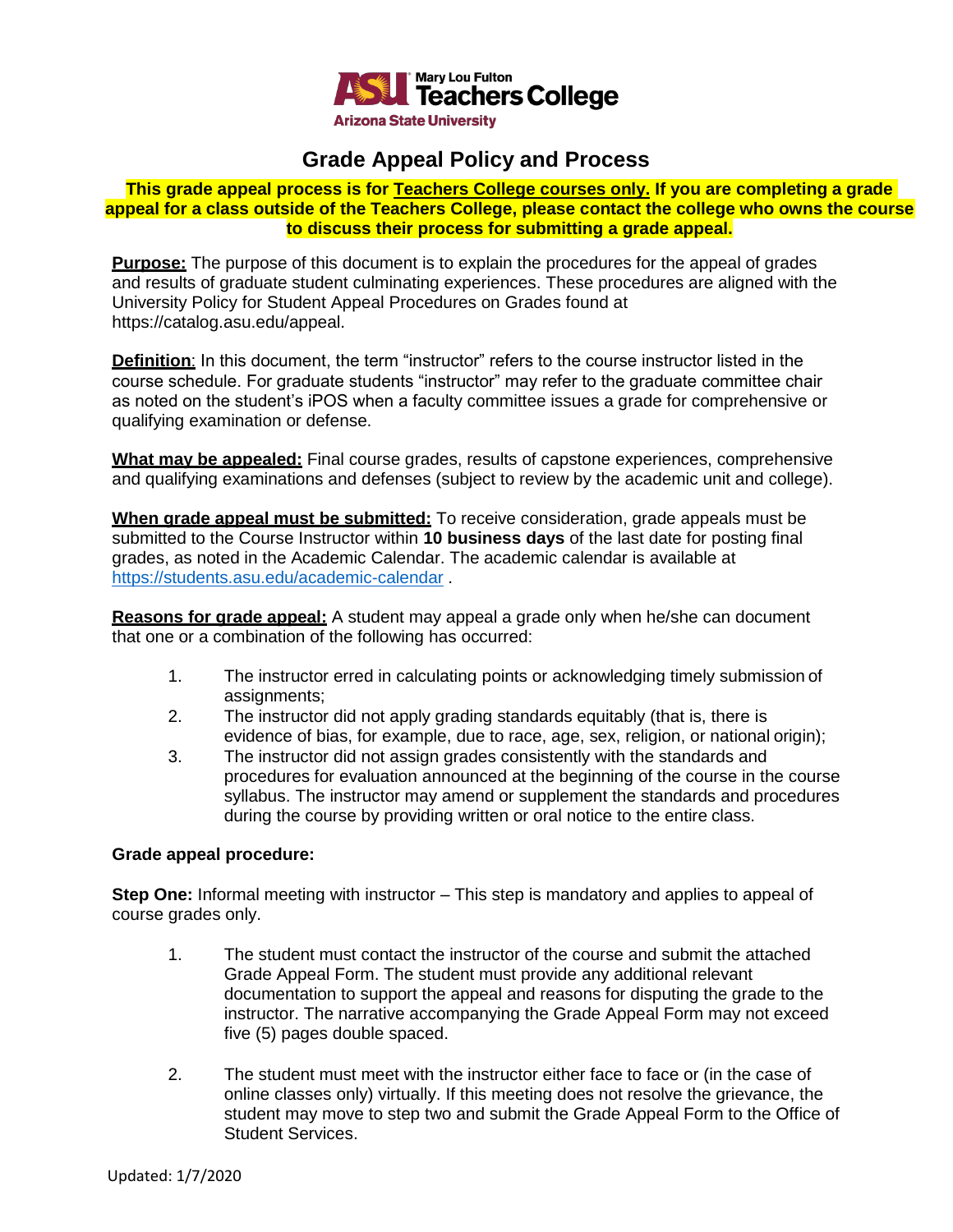

#### **Note: If the required meeting with the instructor has not taken place, the appeal will be accepted only if the student supplies evidence that the student contacted the instructor and (a) has received no reply for five business days, or (b) has been unable to schedule a meeting within 10 business days of the date of contact.**

**Step Two:** Submit grievance to Office of Student Services – If the grievance is not resolved in step one, the student may forward the grade appeal to Erica Mitchell, Executive Director of Student Services at [Erica.Mitchell@asu.edu](mailto:Erica.Mitchell@asu.edu) .

**Step Three:** Division Director Reviews Grade Appeal – The Executive Director of Student Services will review the grade appeal and may request additional information if needed. The grade appeal will be forwarded to the Division Director for review if the appeal meets the criteria for a grade appeal. The Division Director will review all information and will notify the student of the outcome.

**Step Four:** Appeal Decision to the Dean

- Per University policy, the student may appeal the Division Director's decision to the Dean, whose decision is final. **The student must appeal within five business days of receiving the Division Director's decision.**
	- $\circ$  To submit an appeal to the Dean, the student must forward the original appeal and the Division Director's response to [IDA.MALIAN@asu.edu,](mailto:IDA.MALIAN@asu.edu) who will begin the appeal process at the Dean's level.
- Only the issue appealed to the Division Director may be appealed; no new issues or complaints may be added.
- The Dean or designee has full discretion as to whether to refer the appeal to the Student Issues Committee (also known as the college academic grievance committee). See <https://catalog.asu.edu/appeal> for University policies on grade appeals.
- The student will be notified by mail of the outcome. The decision of the Student Issues Committee (Dean's designee) is final.

#### **It is university policy that students filing grievances and those who are witnesses are protected from retaliation. Students who believe they are victims of retaliation should immediately contact the dean of the college in which the course is offered.**

For more information on University grading policies, see https://catalog.asu.edu/appeal.

**Deadline:** To receive consideration, this form and supporting documentation must be submitted to the instructor within 10 business days of the last date for "Final Grades Due" as noted in the Academic Calendar (see https://students.asu.edu/academic-calendar).

**Submit Form:** Please submit this form to your instructor when requesting a meeting. Both undergraduate and graduate students submit a copy to [Erica.Mitchell@asu.edu](mailto:Erica.Mitchell@asu.edu). Your email will count as an electronic signature.